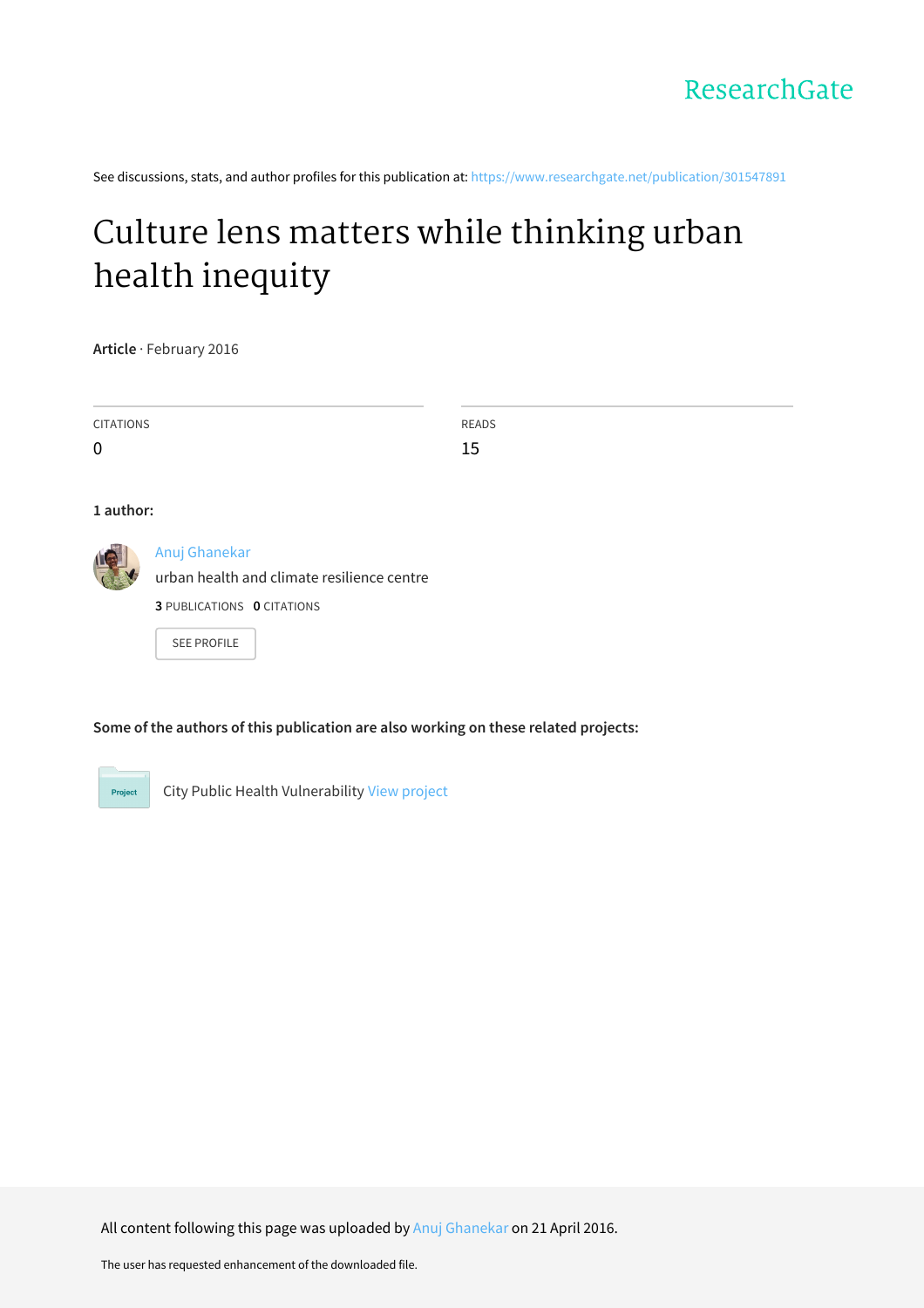# **'Culture' Lens Matters while Thinking Urban Health Inequity**

#### **Introduction**

*"Sir, zopda (slum) will be ultimately a zopda ... certainly much different from well-off society... the cattle would be roaming everywhere, the children would be playing in dumped garbage, the uneducated residents would be often quarrelling in a raised voice and using abusive language..."* 

An auto rickshaw driver shared a view while driving me to the field location. He narrated nothing but a perceived culture of a typical urban basti (slum). An urban basti shows more complexity due to possible factors like high population density, less socio-economic resources and higher heterogeneity in terms of ethnicities, religions, backgrounds, migration patterns, occupations and political backgrounds<sup>[5]</sup>. An urban basti may stand out based on its cultural diversity. '-Basti culture' can be characterized by a great number of "strangers" staying together in a limited place, unlike largely homogenous rural culture.

One eighth of urban population of India lives in  $slums<sup>[1]</sup>$ . The urban poor constitute a sizeable percentage of population in any city, and are socioeconomically and geographically marginalized<sup>[2]</sup>. The National Urban Health Mission (NUHM) calls urban poor as "crowded out" while talking about their health situation<sup>[3]</sup>. Several causes are enlisted by researchers and practitioners behind the health inequity in cities including inappropriate funding, rising private sector, weak governance, weak public healthcare systems, disproportionate exposure to hazards and urban infrastructure<sup>[3, 4]</sup>. However, there is dearth of information around cultural factors that influence the health determinants in urban basti (slum).

In this context, the key analytical framing question posed here, was: What different cultural factors within urban basti influence its health determinants?. This paper deals with influence in terms of physical and social determinants of health, perceptions of illness, health seeking behaviour and approaches to health promotion. The scope of present paper was limited to culture of basti itself rather than culture of entire city or that of clinical settings.

## **Defining Culture and its Relationship with Health**

Culture in simple terms, is the "way of life". Characteristics of culture reflect from its several definitions. Anthropologist Edward Tylor defines culture as "a set of practices and behaviours defined

### *- Anuj Ghanekar\**

by customs, habits, language, and geography those groups of individuals share"[6]. Some definitions emphasizes on group element where culture is a knowledge that is "shared" by a group of people<sup>[7]</sup>. This knowledge is transferred from generation to generation[8]. Culture sets boundaries, shows what an individual can do and is allowed to do. Culture is integrated into all aspects of an individual's life.

For the sake of working definition of culture, this paper considers commonly shared ideas and symbols within basti, and their translation into everyday behaviour and practices. Literature speaks about how culture of community as well as clinical settings influence health<sup>[5]</sup>.

# **Research Setting**

This paper examined the role of culture in urban health inequity by drawing a case of a basti in Surat (City in Gujarat, India). Like many other Indian cities, Surat is vulnerable in terms of population growth, rapid area expansion and urban poverty. But, what makes Surat appropriate for studying cultural influence on health is highest in-migrant population across India<sup>[9]</sup>, heavy industrialization, climate and natural hazard vulnerability $[10]$  and health challenges like infectious diseases or new resurgent infections[11].

This paper is based on fieldwork conducted in "Azadnagar-Rasulabad" basti from Bhatar ward of Surat. This basti was established on the legal Surat Municipal Corporation (SMC) land 30 years ago. As per local Anganwadi centre records (2014), the total population of Azadnagar- Rasulabad counted 8537 and average family size was 5. There were 841 female per 1000 males. Urban health centre and Vector borne disease control unit was located 1.5 km away while some private clinics operated within and nearby basti area.

#### **Methods and Approach**

Culture of Azadnagar-Rasulabad was studied from both the point of view of external observer (an etic perspective) and of local people (an emic perspective). The study was conducted under a project of Urban Health and Climate Resilience Centre, during March-September 2015. A variety of methods were followed in studied cultural context – Participant observations of day-to-day behaviours and practices, open-ended interviews, group discussions, photography and participatory mapping exercises were conducted. Data were manually analysed in inductive manner where themes and subthemes emerged during and after the process of data collection.

*<sup>\*</sup>Anuj is a Social Anthropologist at Urban Health and Climate Resilience Centre (UHCRC), Surat, and a former intern at SOCHARA, Bengaluru. Email: anuj.ghanekar@yahoo.co.in*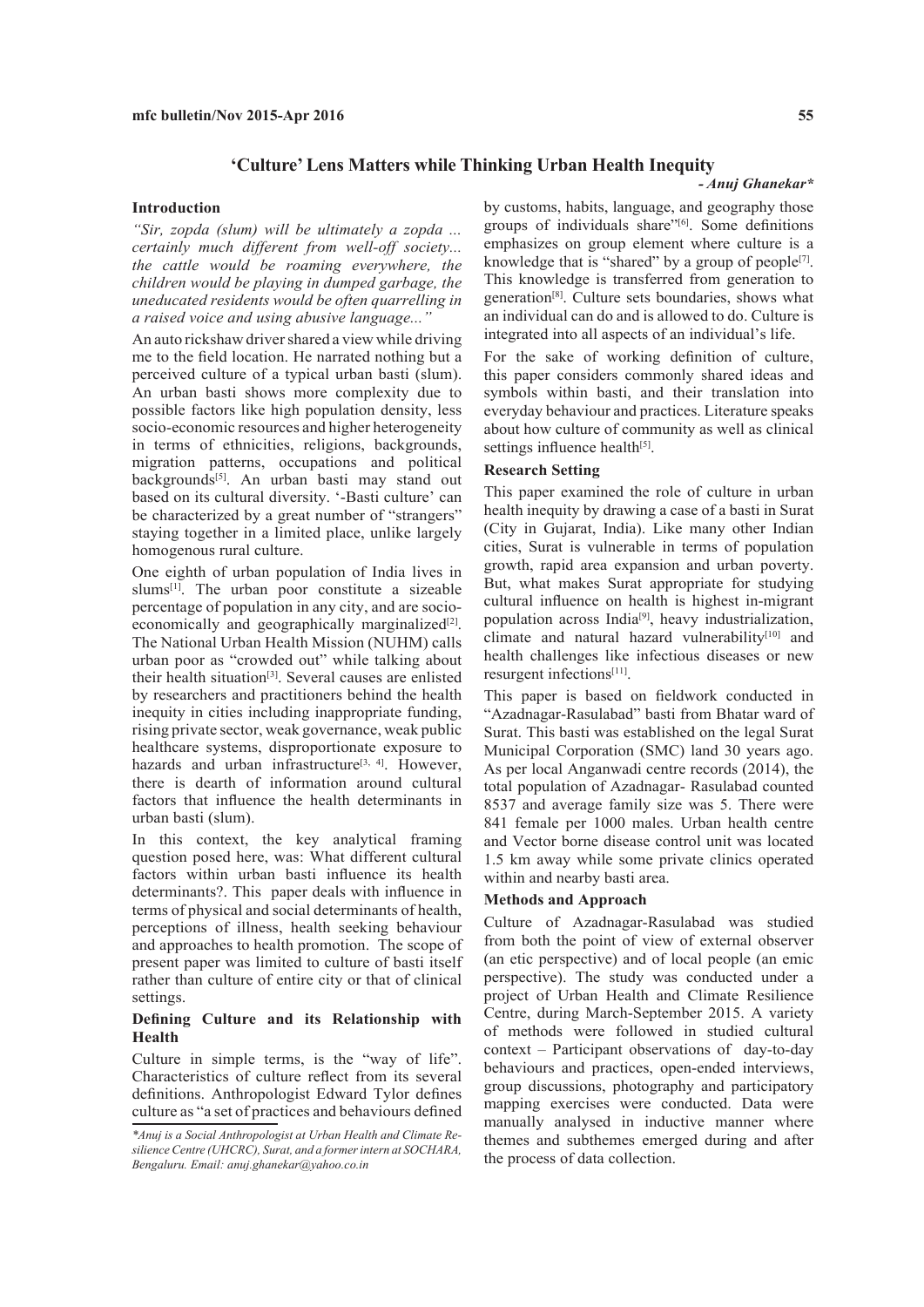# **Findings**

The findings present a descriptive account of cultural factors: explicit ones like practices based on religious and migration backgrounds, neighbourhood structure, language and communication, material culture; and implicit ones such as attitudes and behaviours towards healthcare facilities and access, gender roles, past experience of disasters and work culture. The linkage of each factor with health inequity is presented ahead with quotes and observations from fieldwork.

## **Explicit Cultural Factors**

Explicit factors were the visible ones and their thrust was upon shared "symbols" rather than mental ideas.

## *Practices Based on Religious and Migration Backgrounds*

The Basti dwellers were settled migrants from five different states - Maharashtra, Bihar, Rajasthan, Karnataka and Andhra Pradesh. Religion-wise mixed population of Hindu-Muslim-Neo Buddhist was present. This heterogeneity on the basis of ethnicity and migration backgrounds indirectly would interfere in health matters –Interestingly respondents reported few unique practices.

• While reporting "festival" as a major source of expenditure, basti dwellers explained their "expenditure burden" in monsoon season when most festivals are celebrated, daily wage income sources are uncertain and disease proneness is high.

• Certain religion specific customs were found linked with health status, for example, Burkha dress pattern causing skin infections in summer or lack of health insurance due to religious prohibition were reported by Muslim residents.

• Journeys to native place and return, via long, congested rail travel, were often associated with health problems.

#### *Neighbourhood (basti) Structure*

Different social groups intermingle with each other but they seemed to retain unique identity through settlement pattern within basti, for instance, neobuddhist population in Rasulabad had formed separate Ambedkar nagar. Additionally, separate worship places and community gathering sites were visible. Religious harmony was evident in day-to-day life; however, the basti was perceived as one of the "dangerous" ones when communal riots take place anywhere else in country.

Nuclear family structure also seemed motivating people to gather on ethno-religious and migration status basis. Basti functions with too many informal leaders and political affiliations. Routine conflicts resulted out of garbage dumping or quarrels of

children had tendency to bring social group based identities on surface for example, through abusive language.

## *Basti Structure was found Influencing*

• Mobilization efforts of local Non-Governmental Organizations for community health (e.g. cleanliness campaigns or promotion of medical camp at urban health centre),

• Formation of Mahila Arogya Samitis as proposed nationally (NUHM, 2008)

• Cooperation of basti dwellers with community health workers

There is further scope to inquire possible mental health issues in basti arising out of complex neighbourhood structure.

### *Language and Communication*

Established since long, the local Gujarati language of Surat and National language Hindi were widely used in public sphere. Usage of native languages, on the other hand, dominated private sphere (families and extended relatives) even after migration. The native languages included Marathi, Urdu, Kannada, Telugu and local vernaculars of Bihar & Rajasthan, which were often mixed with Gujarati or Hindi. Marathi and Urdu medium municipal schools were located within basti. However, Gujarati language was a subject and its education was given importance by parents for their children.

The working Hindi-Gujarati knowledge had certainly minimized the role of language as a "barrier" in healthcare access and health education. The Guajarati speaking urban health centre staff and a private practitioner from Bihar were able to manage with their patients in Hindi unless the patients were Kannada or Telugu speaking. However, there were some concerns expressed. A medical officer from nearby urban health centre stated,

"Our services must get communicated to illiterate basti-dwellers in a dialect and manner which they easily understand and can comprehend".

The local understanding of diseases was also expressed in popular language which must be understood by healthcare professionals. The malaria, for instance, was classified, according to community members, as "sada malaria/ (simply) malaria" (P. vivax) and "jeheri malaria" (P. falciparum). Sada malaria can be recognized with fever in night, chills etc. Jeheri malaria is dangerous and it cannot be recognized by us... it can be only told by doctors once patient is admitted. Jeheri malaria also has symptoms like stomach upsets, vomiting etc. Jeheri malaria can lead to the death."

Health communication material, say, posters displayed in health centre, medical camp publicity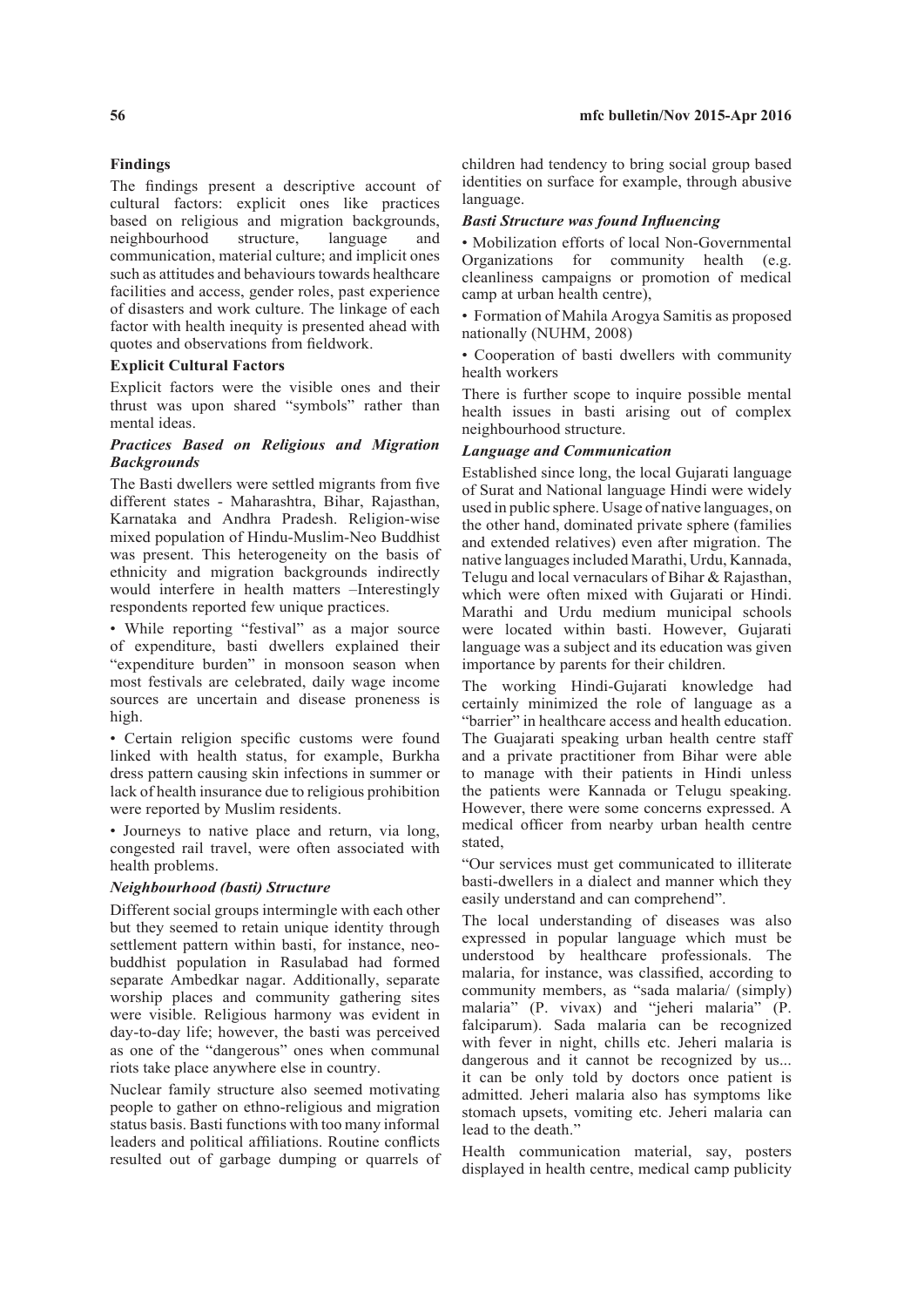pamphlets and mosquito larvae identification exercises for schools were in Gujarati language. Their utilization was reported minimal by bastidwellers. Noteworthy actions from other parts of Surat like printing Malaria action pamphlets in Oriya language for Orissa migrants could not be found here.

#### *Material Culture*

Material culture included physical objects and artefacts affecting health directly or indirectly. It was reflected through plastic bags, garbage dumps, street food stalls, lack of playground for children, commonality of televisions and smart phone usage in youth.

#### **Implicit Cultural Factors**

In contracts with the explicit factors, the implicit factors were more underlying in nature and psychological.

## *Attitude and Behaviour Towards Healthcare Facilities and Access*

Attitude and behaviour of basti dwellers seemed to be forming roots of health practices. A 42 year old woman from Rasulabad, showing inclination towards private healthcare utilization, told:

*"In private clinics, doctors and nurses talk very politely to you... they listen to you... T h e y allow you to talk. We don't feel like going urban health centre cum maternity home for child delivery. Women over there shout at us or refer to civil hospital"*.

In another instance, a 55 year old informal leader whose opinion indicated a religious take on how might he not opt to take precautions for preventing cardiac diseases, since he believed that nothing could be done to stop such 'plans' of the god.

Although, it falls outside the direct purview of present paper, attitude and behaviour patterns of healthcare staff were worth considering too. One of the health department staffs, for example, identified Azadnagar-Rasulabad residents as a *"naffat praja"* (people who don't listen and act)".

#### **Past Experience of Disasters**

Like other parts of Surat, Plague (1994) and massive flood (2006) were reported as major events by basti-dwellers while recollecting their history. Memories of Tetracycline drug distribution as a remedy of Plague, rescue activities during flood, tremendous helping spirit shown by community irrespective of religion boundaries, lessons learnt from 2013 Swine Flu episode were proudly narrated. Such kind of community wisdom would be helpful, especially, for maintaining health post disasters.

#### *Gender Roles and Habits*

Men worked as casual wage labourers in unorganized sector (in construction, textile industries, carpentry

etc.) or were engaged in self-employment (like auto rickshaw driving, street vending, meet selling etc). Women often played the role of earning member in many families. However, traditional gender roles of cooking, rearing children and household chores persisted for women along with new role of earning. They worked as housemaids, cleaners, rag pickers or were into "earn from home" textile jobs. Adolescents girls were helping hands for parents. Gender roles in basti were influential in several ways, for example: Most rag pickers in basti were women. Centre for Social Studies, Surat has documented how rag pickers in Surat are subjected to skin infections and physical injuries due to dog-bites, dead animals, spoiled food etc. Tobacco addiction to get "high" while doing laborious job was "natural" for men and women. Alcohol and gambling spots within basti were popular and used to be crowded by casual wage male labourers. Interviewed group of women perceived substance abuse as a priority health area which needs attention.

# *Work Culture*

The "work culture" i.e. beliefs and practices associated with work and workplace also mattered. Most of the basti residents were daily wage labourers. They preferred private clinic utilization. Their timings were suitable for labourer men and women rather than public health facility. Preferred access to private facilities was also driven by the thought that the medicines from private facilities provided instant relief.

"Lack of time" was reported as the main barrier for community participation activities in health, for example, difficulties in Mahila Arogya Samiti formation in Rasulabad or demand of " ready to eat" food to Anganwadi workers by community rather than raw food material.

Certain occupation specific habits were also harmful to local environmental health, for example, throwing empty tobacco packets by auto drivers in Rasulabad at auto junction point or families into cattle rearing having low acceptability for mosquito reduction insecticide in stored drinking water due to its perceived risk for animals.

### **Cultural Competence: a Brief Discussion**

The study brings forth useful knowledge about cultural factors that tend to influence the health determinants in urban slums. However, the study is not free of limitations. In terms of theoretical limitations what counts as a cultural influence, is at times somewhat open to debate as there are several views on culture as a concept. The proposed categorization of "explicit" and "implicit" factors can also be deepened further at theoretical level. On methodological grounds, the